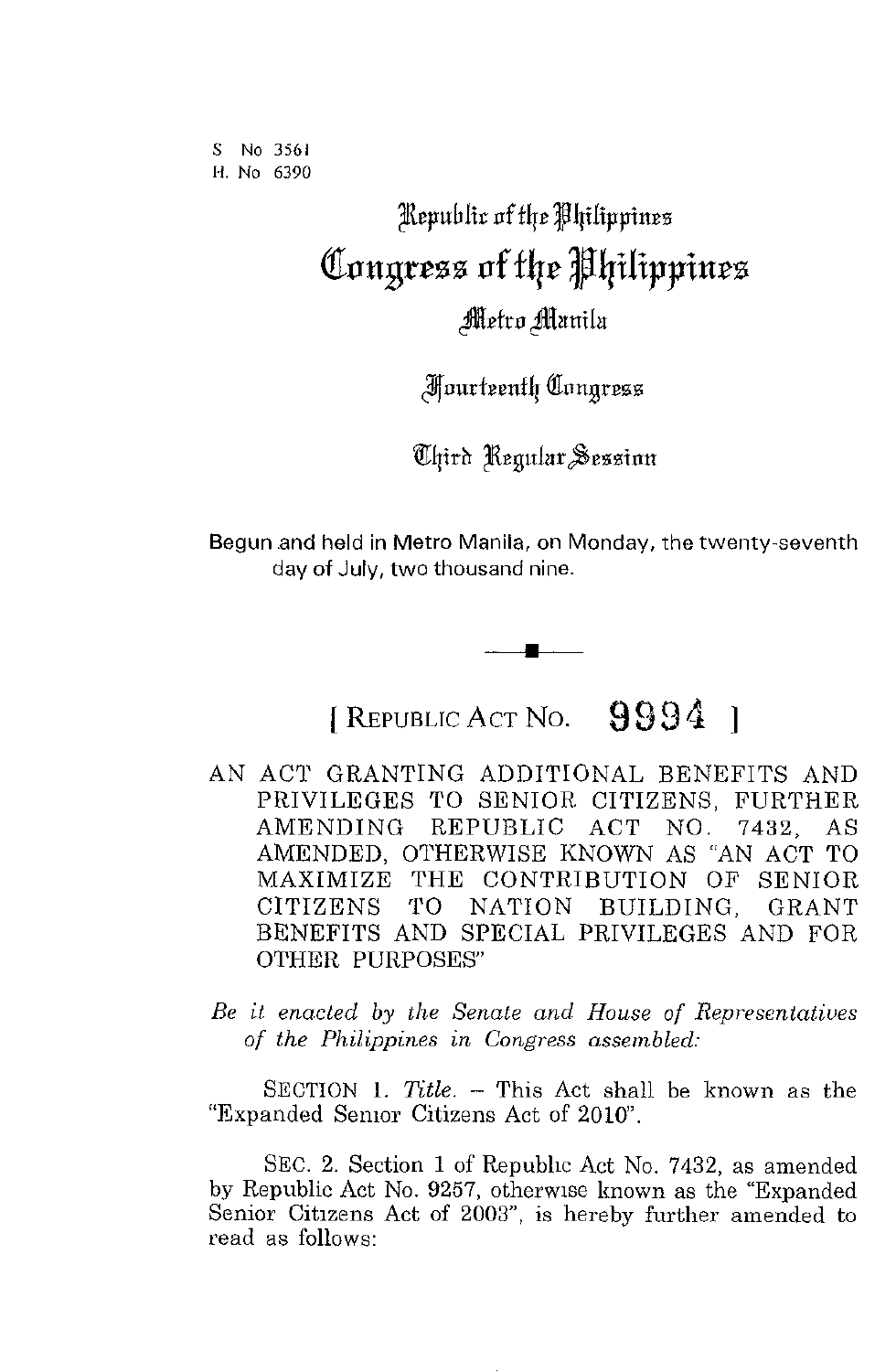"SECTION 1. *Declaration of Policies and Objectives.* - As provided in the Constitution of the Republic of the Philippines, it is the declared policy of the State to promote a just and dynamic social **order that will ensure the prosperity and**  mdependence of the nation and free the people from poverty through policies that provide adequate social services, promote full employment, a rising standard of hving and an improved quality of life. In the Declaration of Principles and State Policies in Article II, Sections 10 and 11, it is further declared that the State shall provide social justice in all phases of national development and that the State values the dignity of every human person and guarantees full respect for human rights.

"Article XIII, Section 11 of the Constitution provides that the State shall adopt, an integrated and comprehensive approach to health development which shall endeavor to make essential goods, health and other social services available to all the people at affordable cost. There shall be priority for the needs of the underprivileged, sick, elderly, disabled, women and children. Article XV, Section 4 of the Constitution further declares that it is the duty of the family to take care of its elderly members while the State may design programs of social security for them.

"Consistent with these constitutional principles, this Act shall serve the following objectives:

"(a) To recognize the rights of senior citizens to take their proper place in society and make it a concern of the family, community, and **government;** 

\_ "(b) To give full support to the improvement of the total well-being of the elderly and their full participation in society, considering that senior citizens are integral part of Philippine society;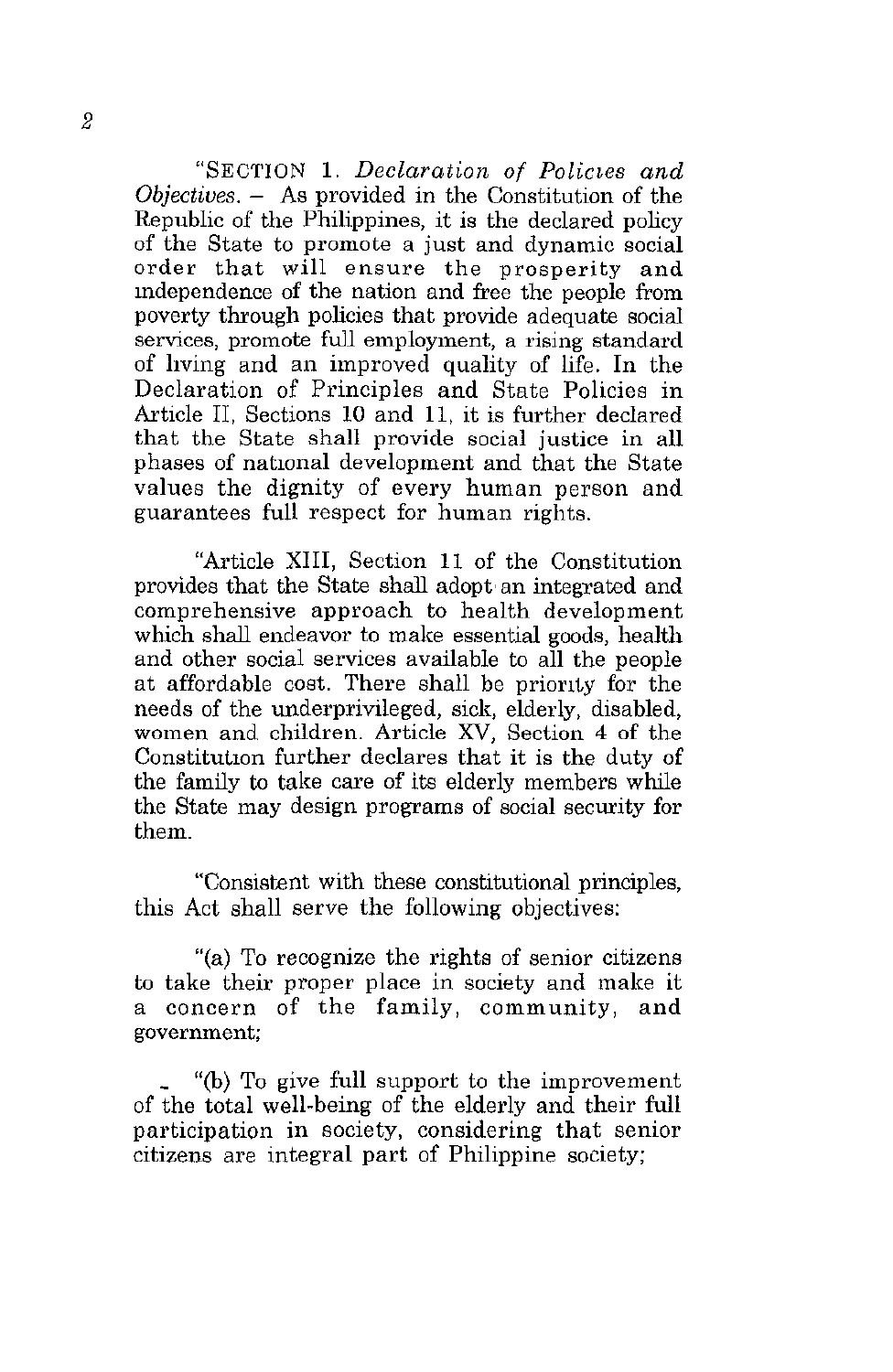"(c) To motivate and encourage the semor citizens to contribute to nation building;

"(d) To encourage their famlhes and the communities they live with to reaffirm the valued Filipino tradition of caring for the senior citizens;

"(e) To provide a comprehensIve health care and rehabilitation system for disabled semor citizens ,to foster their capacity to attain a more meaningful and productive ageing; and

"(f) To recognize the important role of the **private sector in the improvement of the welfare of**  senior citizens and to actively seek their **partnership.** 

"In accordance with these objectives, this Act shall:

"(1) establish mechamsms whereby the **contributions of the senior citizens are maximized;** 

"(2) adopt measures whereby our senior citizens are assisted and appreciated by the community as a whole;

"(3) establish a program beneficial to the senior citizens, their families and the rest of the **community they serve; and** 

"(4) establish community-based health and **rehabilItation programs for senior citizens in every**  political unit of society."

SEC. 3. Section 2 of Republic Act No. 7432, as amended by Republic Act No. 9257, otherwise known as the "Expanded Senior Citizens Act of 2003", is hereby further amended to read as follows:

"SEC. 2. *Definition of Terms.* - For purposes of this Act, these terms are defmed as follows: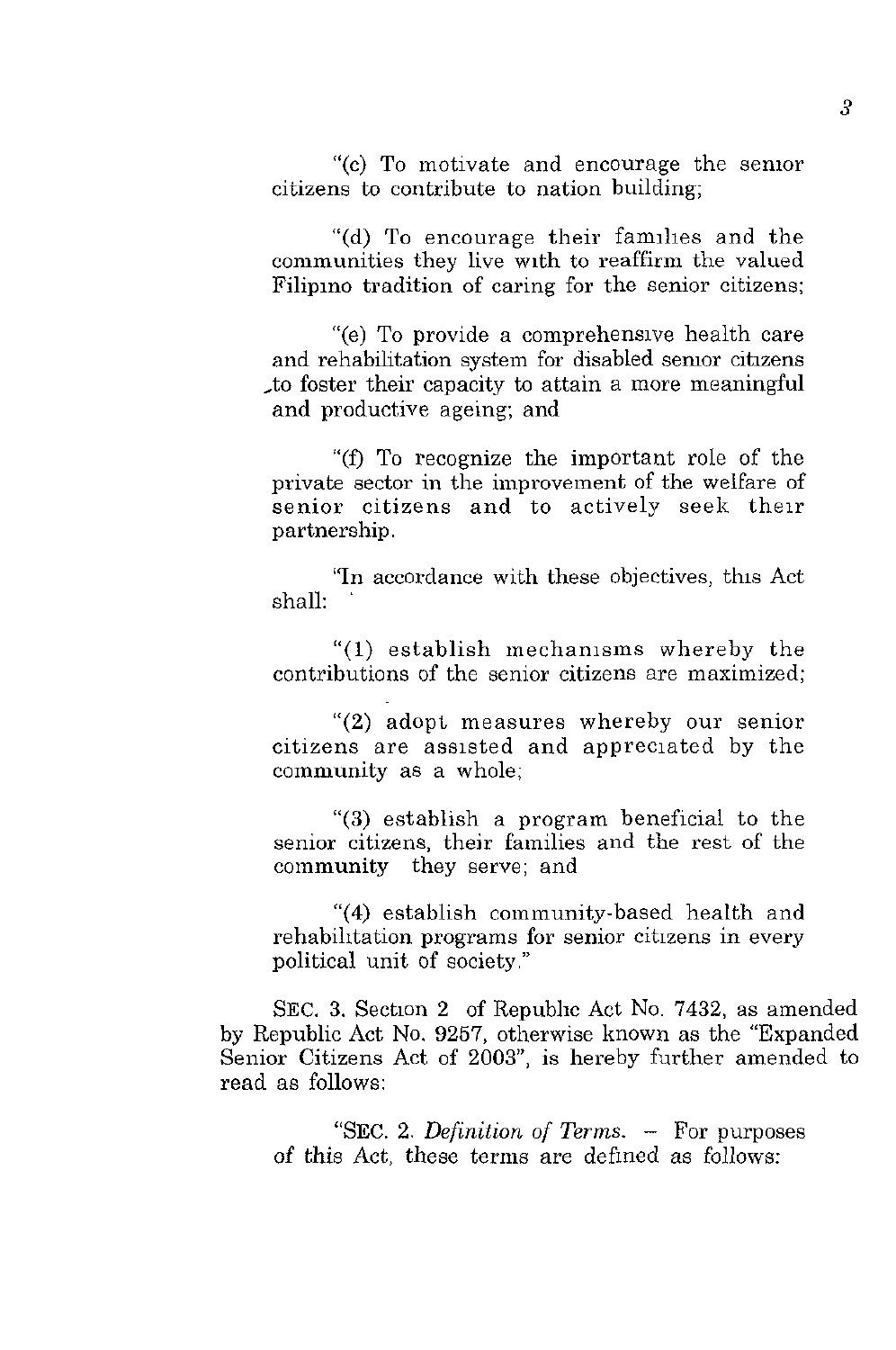"(a) *Senior citizen* or *elderly* refers to any resident citizen of the Philippines at least sixty (60) years old;

"(b) *·Geriatrics* refer to the branch of medical science devoted to the study of the biological and physical changes and the diseases of old age;

"(c) *Lodging establishment* refers to a building, edifice, structure, apartment or house including tourist inn, apartelle, motorist hotel, and pension house engaged in catering, leasing or **providing facilities to transients, tourists or**  travelers;

"(d) *Medical services* refer to hospital services, professional services of physicians and other health care professionals and diagnostic and laboratory tests that are necessary for the diagnosis or treatment of an illness or injury;

"(e) *Dental services* refer to oral examination, cleaning, permanent and temporary filling, **extractions and gum treatments, restoration,**  replacement or repositioning of teeth, or alteration of the alveolar or periodontium process of the maxilla and the mandible that are necessary for the diagnosis or treatment of an illness or injury;

"(f) *Nearest surviving relative* refers to the legal spouse who survives the deceased senior **citizen:** *Provided,* **That where no spouse survives the**  decedent, this shall be limited to relatives in the following order of degree of kinship: children, parents. siblings, grandparents, grandchildren, **uncles and aunts;** 

\_ "(g) *Home health care service* refers to health **or supportive care provided to the senior citizen**  patient at home by licensed health care professionals to include, but not limited to, physicians, nurses, midwives, physical therapists and caregivers; and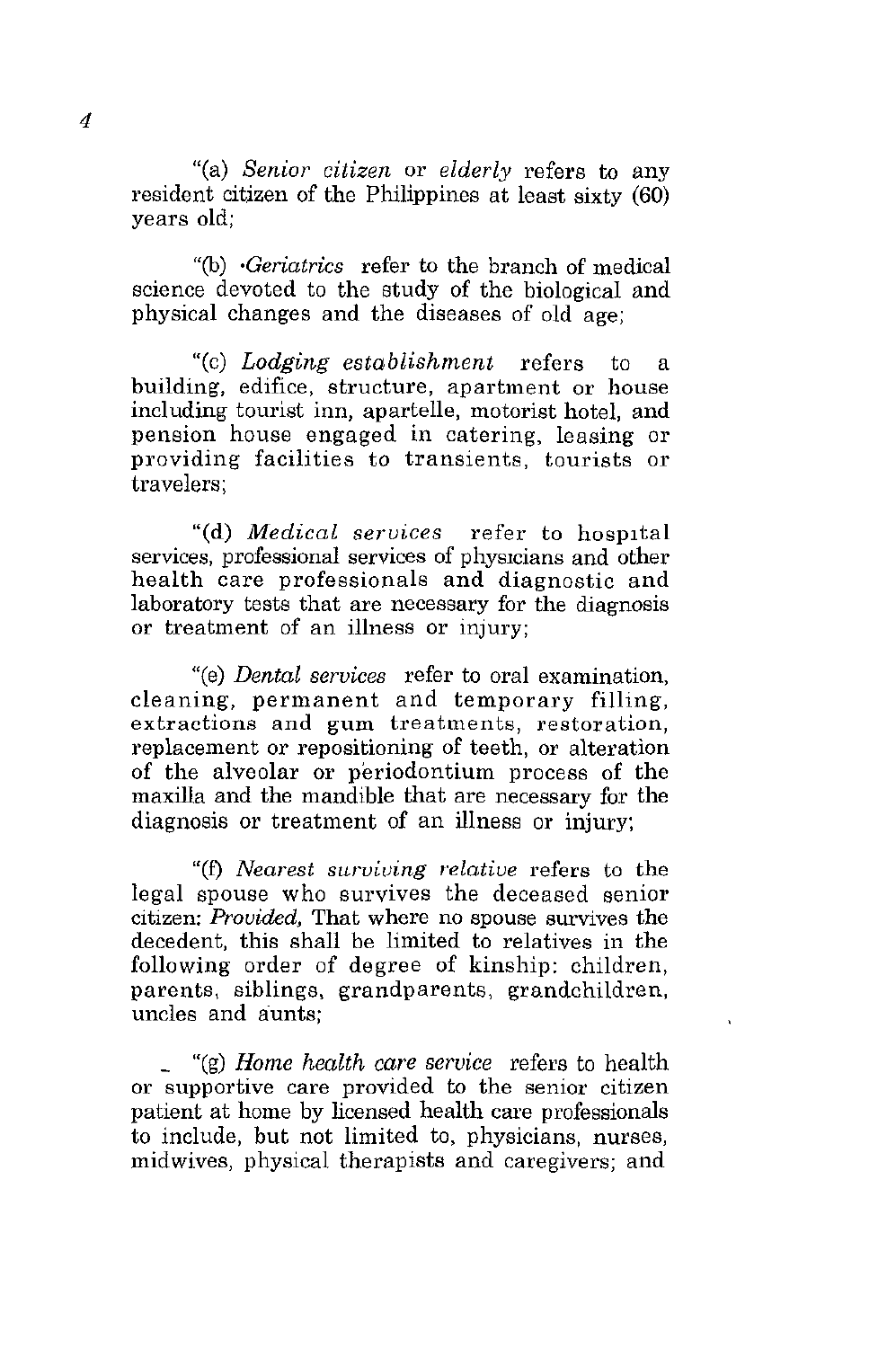"(h) *Indigent senior citizen* refers to any elderly who is frail, sickly, or with disability, and **without pension or permanent source of income,**  compensation or financial assistance from his/her relatives to support his/her basic needs, as determined by the Department of Social We!fare and Development  $(DSWD)$  in consultation with the National Coordinating and Monitoring Board."

SEC. 4. Section 4 of Republic Act No. 7432, as amended by Republic Act No. 9257, 'otherwise known as the "Expanded Senior Citizens Act of 2003", is hereby further amended to read as follows:

"SEC. 4. *Privileges for the Senior Citizens. -* The senior citizens shall be entitled to the following:

"(a) the grant of twenty percent (20%) discount and exemption from the value-added tax (VAT), if applicable, on the sale of the following goods and **services from all establishments, for the exclusive use and enjoyment or availment of senior citizens:** 

"(I) on the purchase of medicines, includmg **the purchase of influenza and pneumococcal**  vaccines, and such other essential medical supplies, accessones and equipment to be determined by the Department of Health (DOH).

"The DOH shall establish guidelines and **mechanisms of compulsory rebates in the sharing of burden of discounts among retailers, manufacturers and distributors, taking into**  consideration their respective margins;

"(2) on the professional fees of attending physician/s in all private hospitals, medical facilities, outpatient clinics and home health care services;

"(3) on the professional fees of licensed professional health workers providing home health care services as endorsed by private hospitals or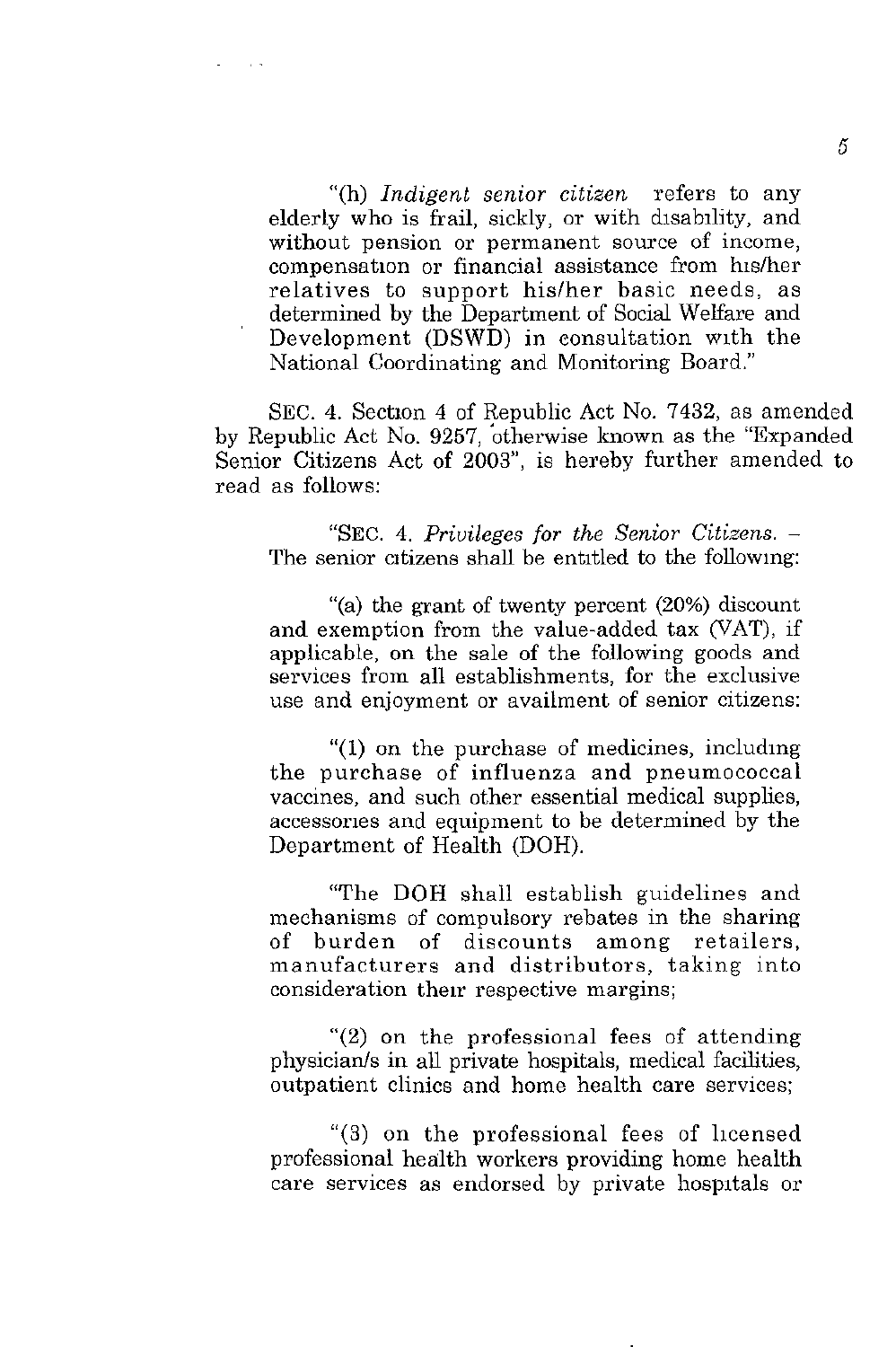employed through home health care employment **agenCIes;** 

"(4) on medical and dental services, diagnostic and laboratory fees in all private hospitals, medical facilities, outpatient clinics, and home health care **services, in accordance with the rules and**  regulations to be issued by the' DOH, in coordination with the Philippine Health Insurance Corporation (PhilHealth);

"(5) in actual fare for land transportation travel in public utility buses (PUBs), public utility jeepneys (pUJs), taxis, Asian utility vehicles (AUVs), shuttle services and public railways, including Light Rail Transit (LRT), Mass Rail Transit (MRT), and Philippine National Railways (PNR);

"(6) in actual transportation fare for domestic air transport services and sea shipping vessels and the like, based on the actual fare and advanced booking;

"(7) on the utilization of services in hotels and similar lodging establishments, restaurants and **recreation centers;** 

"(8) on admission fees charged by theaters, **cinema houses and concert halls, circuses, carnivals,**  and other similar places of culture, leisure and **amusement; and** 

"(9) on funeral and burial services for the death of senior citizens;

"(b) exemption from the payment of individual **income taxes of senior citizens who are considered**  to be minimum wage earners in accordance with Republic Act No. 9504;

"(c) the grant of a minimum of five percent (5%) discount relative to the monthly utilization of water and electricity supplied by public utilities: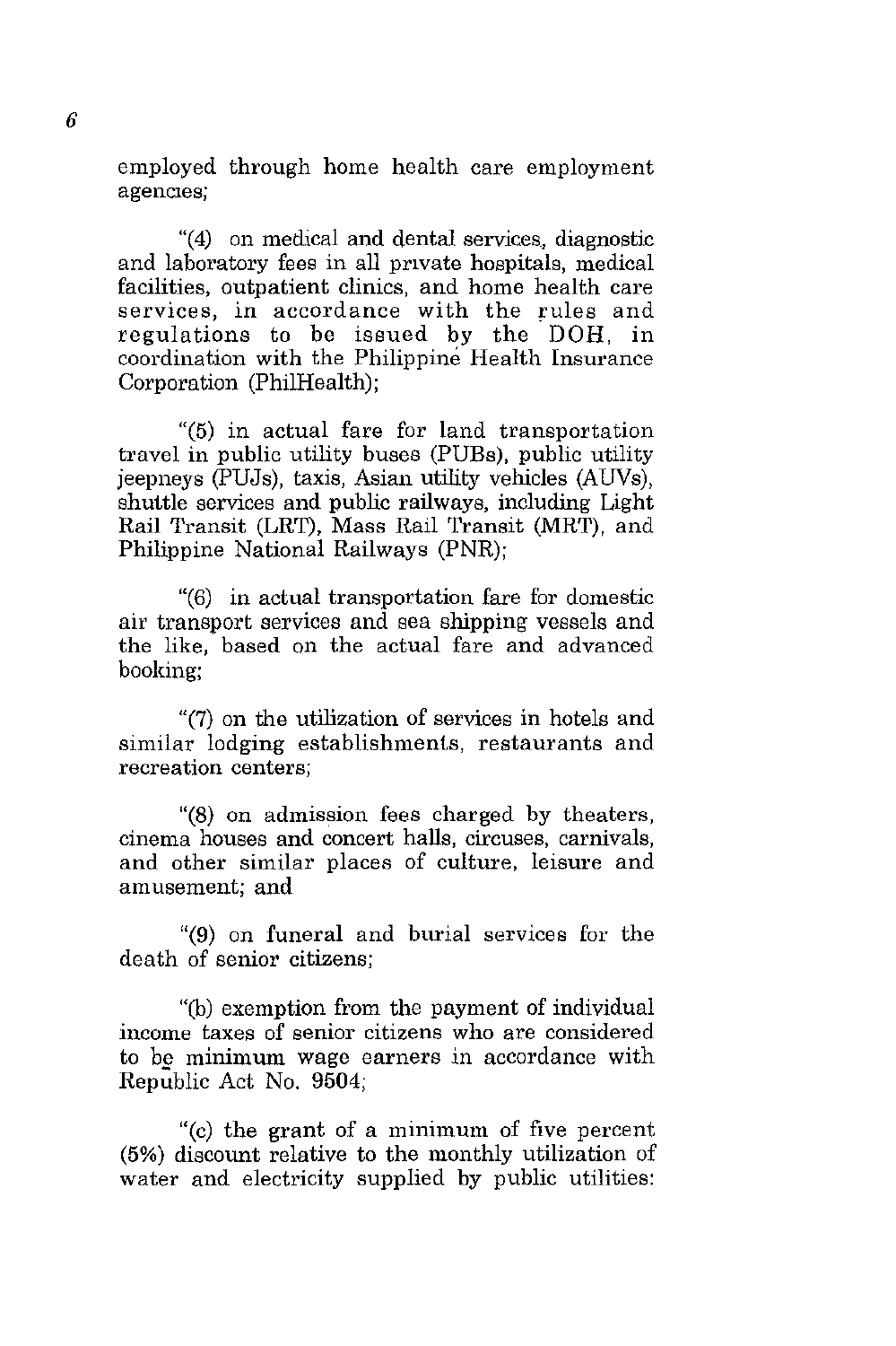*Provided,* That the individual meters for the **foregoing utilities are registered in the name of the**  senior citizen residing therem: *Provided, further,*  That the monthly consumption does not exceed one hundred kilowatt hours (100 kWh) of electricity and thirty cubic meters (30 m<sup>3</sup>) of water: *Provided*, *furthermore,* That the privilege is granted per household regardless of the number of senior citizens residing therein;

"(d) exemption from traming fees for **socioeconomic programs;** 

"(e) free medical and dental services, diagnostic and laboratory fees such as, but not limited to, x-rays, computerized tomography scans and blood tests, in all government facilities, subject to the guidelines to be issued by the DOH in coordination with the PhilHealth;

"(f) the DOH shall administer free vaccination against the influenza virus and pneumococcal **disease for IndIgent senior citizen patients;** 

"(g) educational assistance to senior citizens to **pursue post secondary, tertiary, post tertiary, vocational and technical education, as well as**  short-term courses for retooling in both public and private schools through provision of scholarships, **grants, finanCial alds, subsidies and other incentives**  to qualified senior citizens, including support for **books, learning materials, and uniform allowance,**  to the extent feasible: *Provided,* That senior citizens shall meet minimum admission requirements;

"(h) to the extent practicable and feasible, the continuance of the same benefits and privileges given by the Government Service Insurance System (GSIS), the Social Security System (SSS) and the PAG-IBIG, as the case may be, as are enjoyed by **those in actual service;**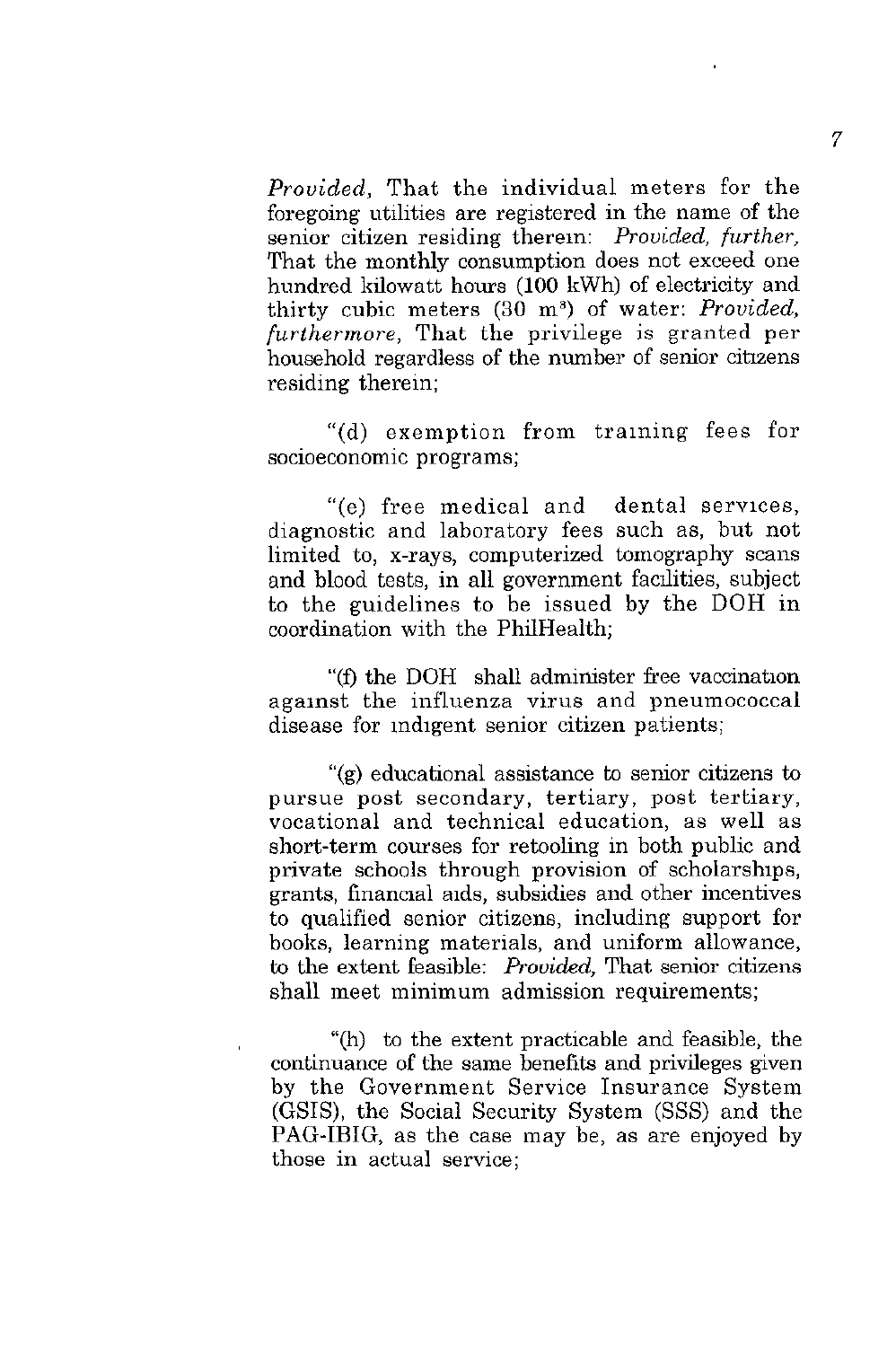"(i) retirement benefIts of retirees from both the government and the private sector shall be regularly reviewed to ensure their continuing responsiveness and sustainability, and to the extent practicable and feasible, shall be upgraded to be at par with the current scale enjoyed by those in actual **service;** 

"(j) to the extent possible, the government **may grant special discounts in special programs for**  senior citizens on purchase of basic commodities. subject to the guidelines to be issued for the purpose by the Department of Trade and Industry (DTI) and the Department of Agriculture (DA);

"(k) provision of express lanes for senior **citizens In all commercial and government**  establishments; in the absence thereof, priority shall be given to them; and

"(I) death benefit assistance of a minimum of Two thousand pesos (Php2,OOO.OO) shall be given to the nearest surviving relative of a deceased senior citizen which amount shall be subject to adjustments due to inflation in accordance with the guidelines to be issued by the DSWD.

"In the availment of the privi1eges mentioned above, the senior citizen, or hislher duly authorized representative, may submit as proof of his/her entitlement thereto any of the following:

"(1) an identification card issued by the Office of the Senior Citizen Mfairs (OSCA) of the place where the senior citizen resides: *Provided,* That the identification card issued by the particular OSCA shall be honored nationwide;

"(2) the passport of the senior citizen **concerned; and** 

"(3) other documents that establish that the **senior citizen is a citizen of the Republic and is at**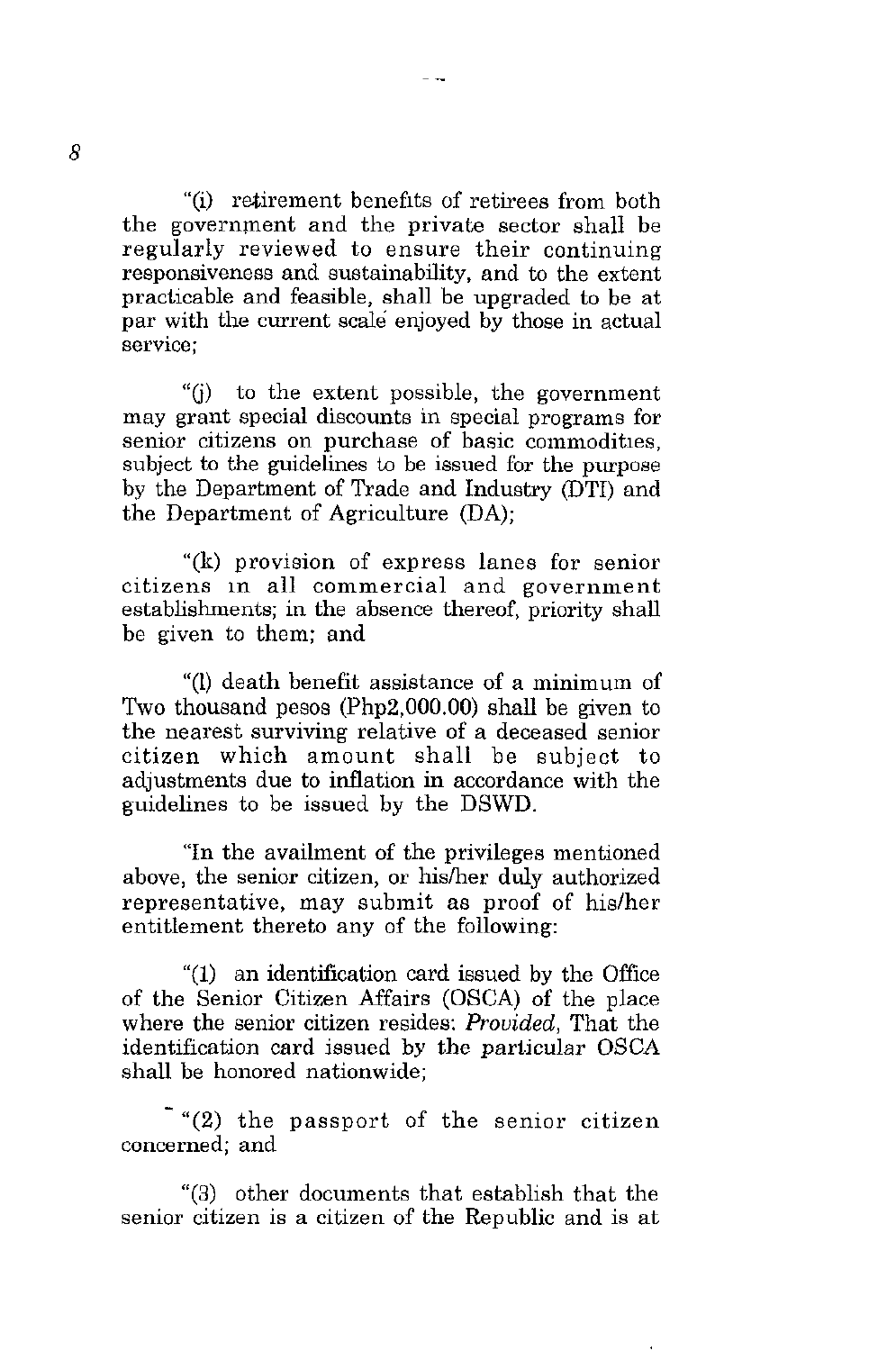least sixty (60) years of age as further provided in the implementing rules and regulations.

المستوفيات

"In the purchase of goods and services which **are on promotional discount, the senior citizen can**  avail of the promotional discount or the discount **provided herein, whichever is higher.** 

"The establishment may claim the discounts granted under subsections (a) and (c) of this section as tax deduction based on the cost of the goods sold or services rendered: *Provided,* That the cost of the discount shall be allowed as deduction from gross income for the same taxable year that the discount is granted: *Provided, further,* That the total amount of the claimed tax deduction net of VAT, if applicable, shall be included in their gross sales receipts for tax purposes and shall be subject to proper documentation and to the provisions of the National Internal Revenue Code (NIRC), as amended."

SEC. 5. Section 5 of the same Act, as amended, is hereby further amended to read as follows:

"SEC. 5. *Government Assistance.* - The government shall provide the following:

"(a) Employment

"Senior citizens who have the capacity and desire to work, or be re-employed, shall be provided information and matching services to enable them to be productive members of society. Terms of employment shall conform with the provisions of the Labor Code, as amended, and other laws, rules and regulations.

"Private entities that will employ senior cibzens as employees, upon the effectivity of this Act, shall be entitled to an additional deduction from their gross income, equivalent to fifteen percent (15%) of the total amount paid as salaries and wages to senior citizens, subject to the provision of Section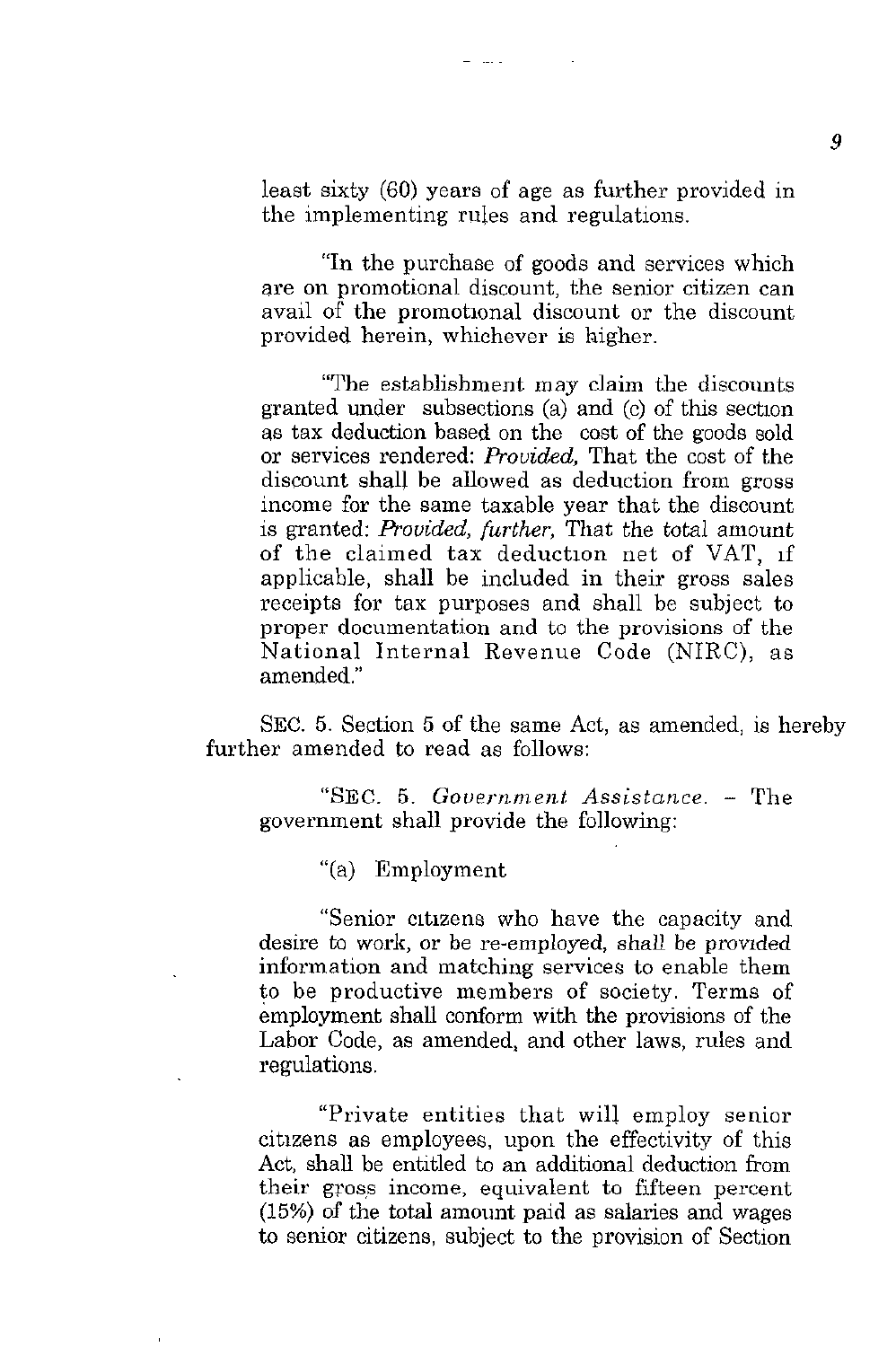34 of the NIRC, as amended: *Provided, however,*  That such employment shall continue for a period of at least six (6) months: *Provided, (n,ther,* That the annual income of the senior citizen does not exceed the latest poverty threshold as determined by the National Statistical Coordination Board (NSCB) of the National Economic and Development Authority (NEDA) for that year.

"The Department of Labor and Employment (DOLE), in coordination with other government agencies such as, but not limited to, the Technology and Livelihood Resource Center (TLRC) and the Department of Trade and Industry (DTI), shall **assess, design and implement training programs**  that will provide skills and welfare or livelihood **support for senior citizens.** 

"(b) Education

"The Department of Education (DepED), the Technical Education and Skills Development Authority (TESDA) and the Commission on Higher Education (CHED), in consultation with nongovernmental organizations (NGOs) and people's organizations (POs) for senior citizens, shall institute programs that will ensure access to formal and  $nonformal$  education.

"(c) Health

"The DOH, in coordination with local government units (LGUs), NGOs and POS for senior citizens, shall institute a national health program and shall provide an integrated health service for senior citizens. It shall train community-based **health workers among senior citizens and health personnel to specialize in the geriatric care and**  health problems of senior citizens.

"The national health program for senior citizens. shall, among others, be harmonized with the National Prevention of Blindness Program of the DOH.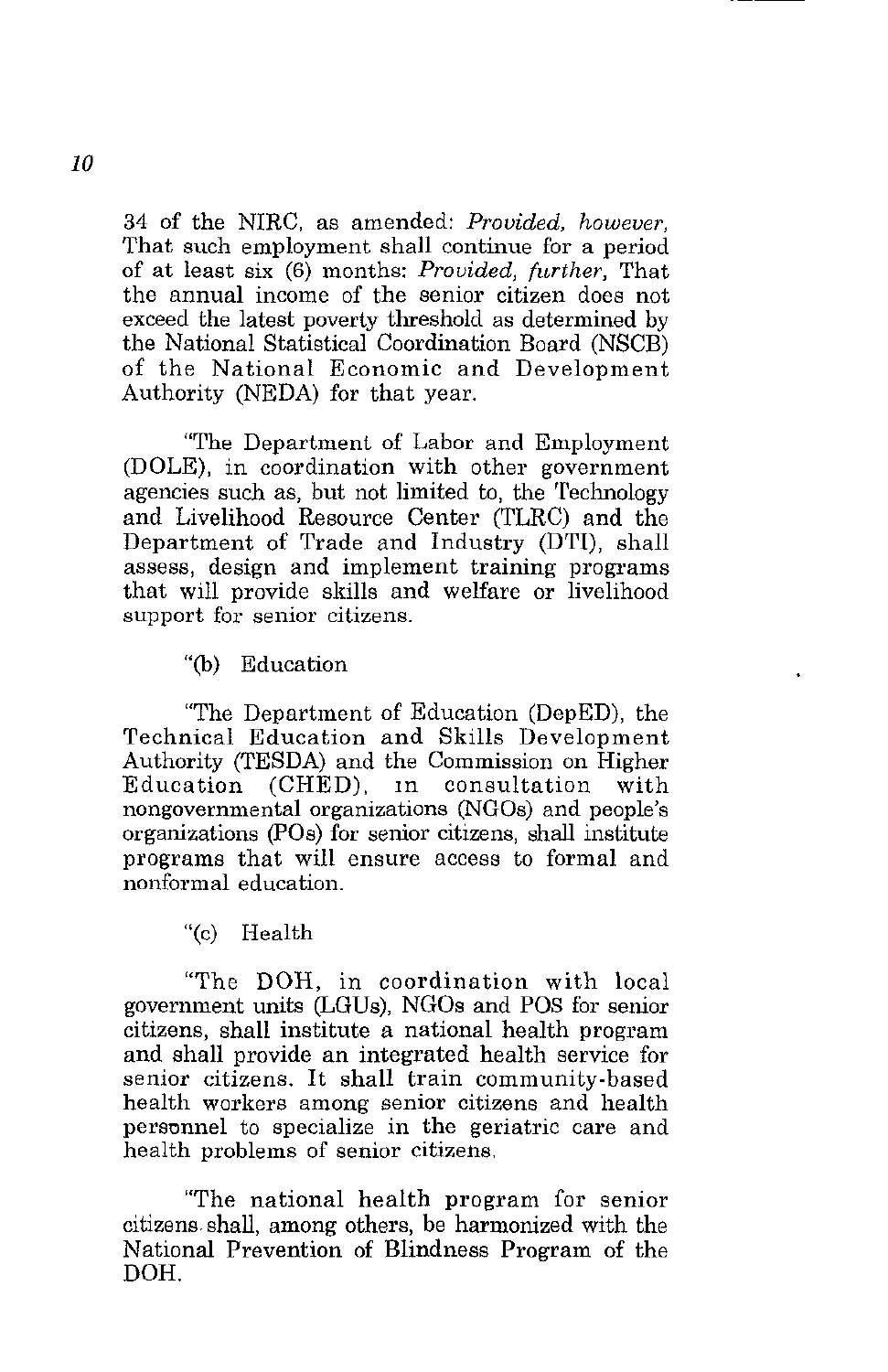"Throughout the country, there shall be established a "senior citizens<sup>"</sup> ward" in every government hospital. This geriatric ward shall be **for the exclusive use of senior citizens who are in**  need of hospital confinement by reason of their health conditions. However, when urgency of public necessity or emergency purposes so require, such geriatric ward may be used for emergency purposes, after which, such "senior citizens' ward" shall be **reverted to its nature as geriatnc ward.** 

"(d) Social Services

"At least fifty percent (50%) discount shall be **granted on the consumption of electricity, water, and telephone by the senior citizens center and residential care/group homes that are governmentrun or non-stock, non-profit domestic corporation**  organized and operated primarily for the purpose of promoting the well-bemg of abandoned, neglected, unattached, or homeless semor citizens, subject to the guidelines formulated by the DSWD.

"The DSWD, in cooperation with the OSCA and the LGUs, NGOs and POs for senior citizens, shall develop and implement programs on social services for senior citizens, the components of which are as follows:

**"(1) "self and social enhancement services" which provide senior citizens opportunities for socializing, organizing, creative expression, and self-improvement;** 

"(2) "after care and follow-up services" for **senior citizens who are discharged from the homes**  or institutions for the aged, especially those who have problems of reintegration with family and **community, wherein both the senior citizens and**  their families are provided with counselmg;

"(3) "neighborhood support services" wherem the community or family members provide caregiving **services to their frail, sick, or bedridden senior citizens; and** 

11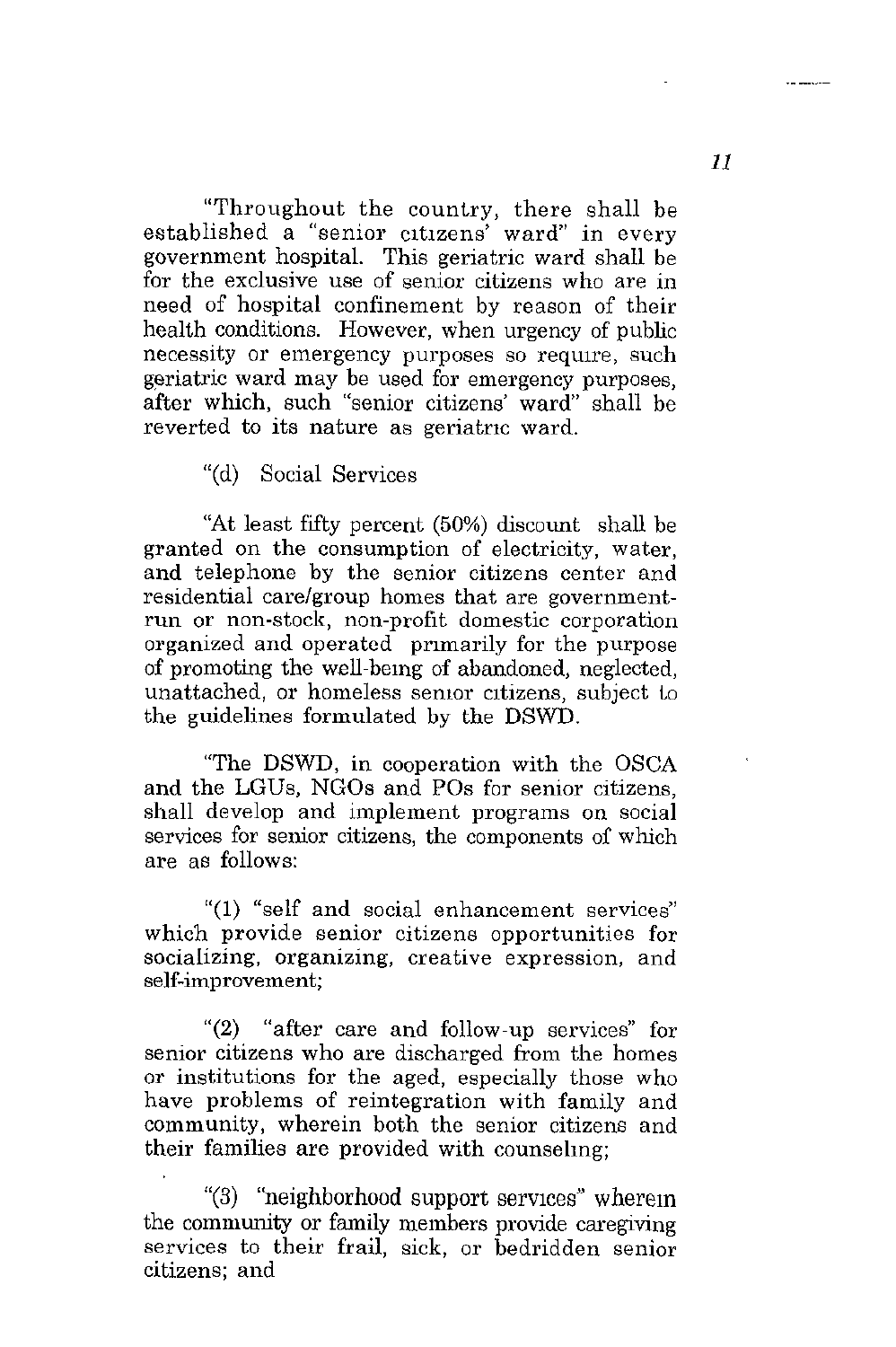"(4) "substitute family care" in the form of residential care or group homes for the abandoned, neglected, unattached or homeless senior citizens and those incapable of self-care.

"(e) Housing

"The national government shall include in its national shelter program the special housing needs of senior citIzens, such as establishment of housing units for the elderly.

"(f) Access to Public Transport

"The Department of Transportation and Communications (DOTC) shall develop a program to assist senior citizens to fully gain access to public transport facilities.

"(g) Incentive for Foster Care

"The government shall provide incentives to individual or nongovernmental institution caring for **or establishing homes, residential communities or retirement villages solely for, senior citizens, as**  follows:

"(1) realty tax holiday for the first five  $(5)$ years starting from the first year of operation; and

"(2) priority in the construction or maintenance of provincial or municipal roads leading to the aforesaid home, residential community or retirement village.

"(h) Additional Government Assistance

\_ "(\) Social Pension

"Indigent senior citizens shall be entitled to a monthly stipend amounting to Five hundred pesos (Php500.00) to augment the daily subsistence and other medical needs of senior citizens, subject to a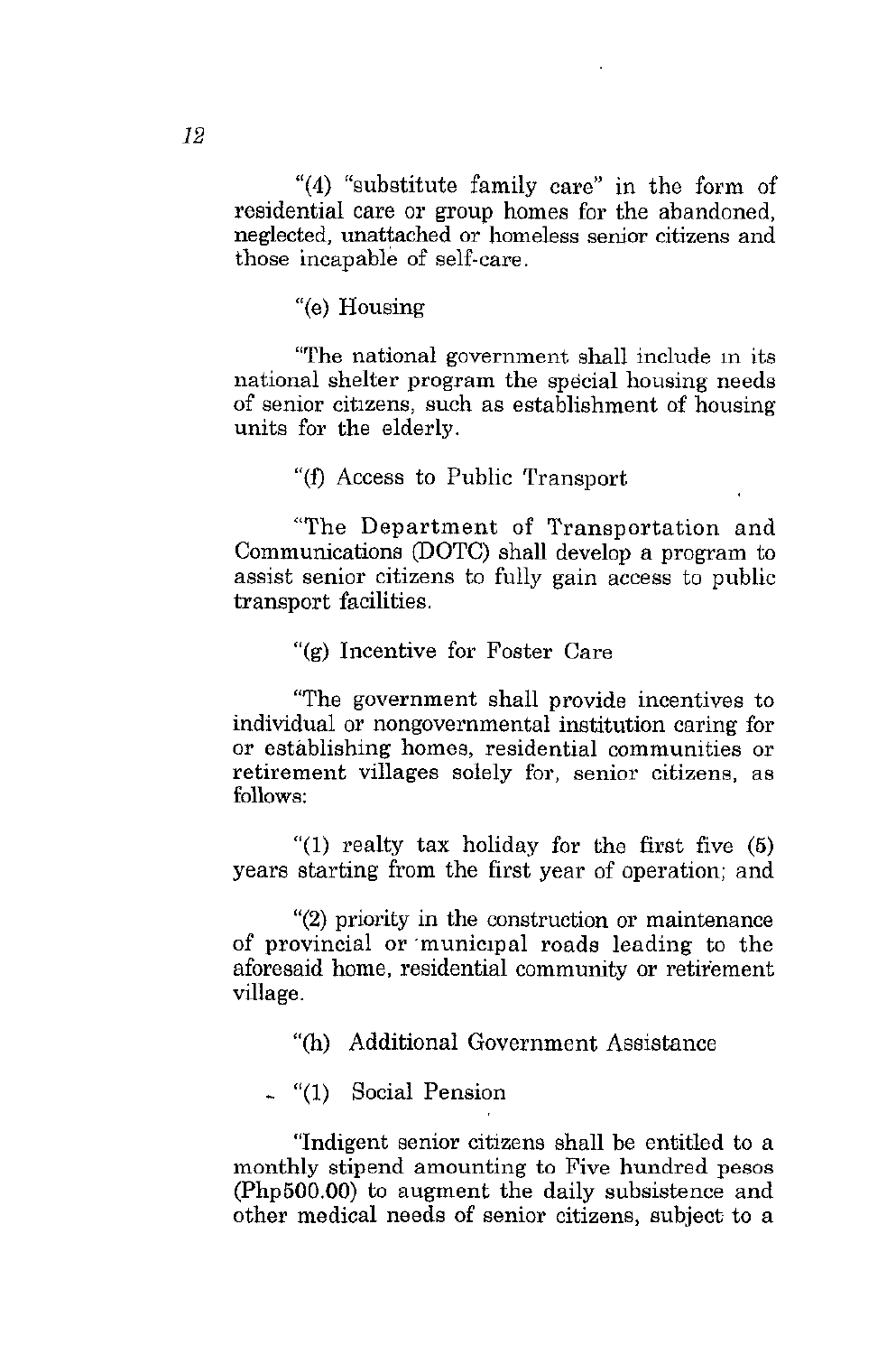review every two (2) years by Congress, in consultation with the DSWD.

"(2) Mandatory PhilHealth Coverage

"All indigent senior citizens shall be covered by the national health insurance program of PhilHealth. The LGUs where the indigent senior citizen resides shall allocate the necessary funds to **ensure the enrollment of their indigent senior citizens, in accordance with the pertinent laws and regulations.** 

"(3) Social Safety Nets

"Social safety assistance intended to cushion the effects of economic shocks, dlsasters and calamities shall be available for senior citizens. The social safety assistance which shall include, but not limited to, food, medicines, and financial assistance for domicile repair, shall be sourced from the disaster/calamity funds of LGUs where the senior citizens reside, subject to the guidelines to be issued by the DSWD."

SEC. 6. Section 6 of the same Act, as amended, is hereby further amended to read as follows:

"SEC, 6, *The O((ice (or Senior Citizens Af(airs (OSCA).* - There shall be established in all cities and municipalities an OSCA to be headed by a senior citizen who shall be appointed by the mayor for a term of three (3) years without reappointment but without prejudice to an extension if exigency so requires. Said appointee shall be chosen from a list of three (3) nominees as recommended by a general assembly of senior citizens organization in the city or municipality.

"The head of the OSCA shall be appointed to **serve the interest of senior citizens and shall not**  be removed or replaced except for reasons of death, permanent disability, or ineffective performance of **his duties to the** detriment' of **fellow senior citizens.**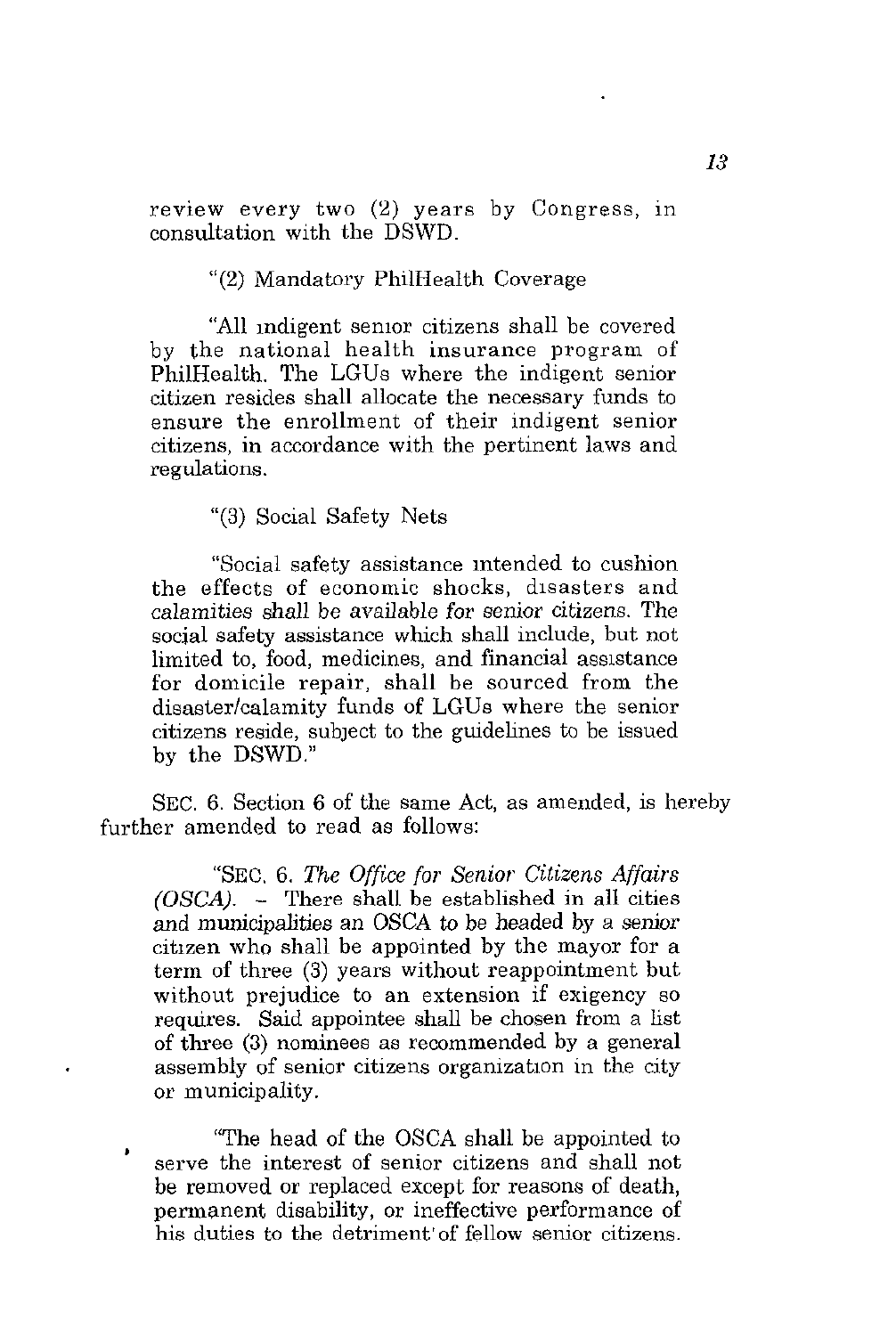"The head of the OSCA shall be entitled to **receive an honorarium of an amount at least**  equivalent to Salary Grade 10 to be approved by the LGU concerned.

"The head of the OSCA shall be assisted by the City Social Welfare and Development Officer or by the Municipal Social Welfare and Development Officer, in coordination with the Social Welfare and Development Office.

"The Office of the Mayor shall exercise supervision over the OSCA relative to their plans, activities and programs for senior citizens. The OSCA shall work together and establish linkages with accredited NGOs, POs, and the barangays in their respective areas.

"The OSCA shall have the following functions:

"(a) To plan, implement and monitor yearly work programs in pursuance of the objectives of this Act;

"(b) To draw up a list of available and required services which can be provided by the **senior citizens;** 

"(c) To maintain and regularly update on a quarterly basis the list of senior citizens and to issue national individual identification cards, free of charge, which shall be valid anywhere in the country;

"(d) To serve as a general information and **liaison center for senior citizens;** 

\_ "(e) To monitor compliance of the provisions of this Act particularly the grant of special **discounts and privileges to senior citizens;** 

"(f) To report to the mayor, any individual, establishments, business entity, institution or agency found violating any provision of this Act; and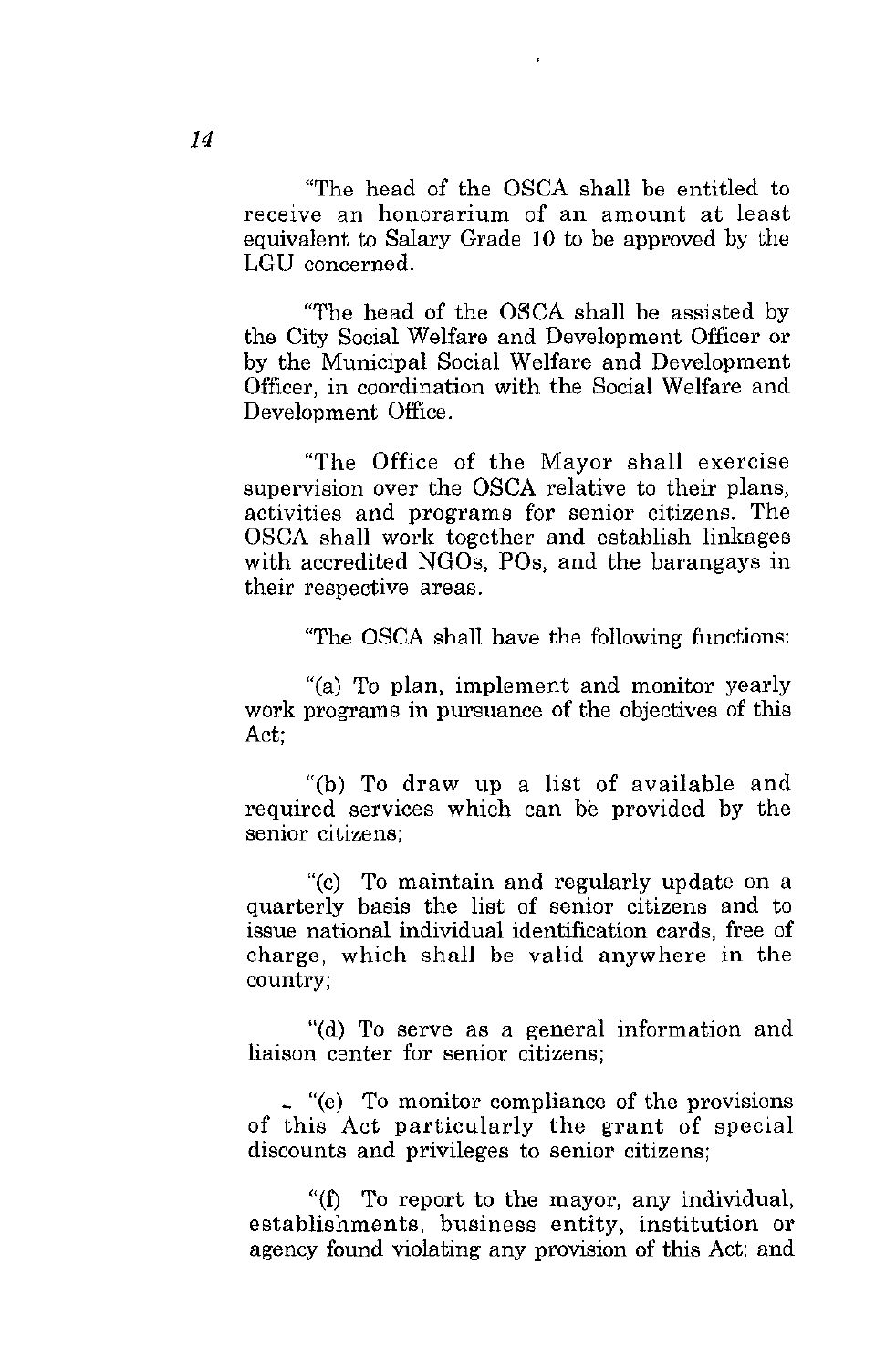**"(g) To assist the senior citizens In filing**  complaints or charges against any individual, estahlishment, business entity, institution, or agency refusing to comply with the privileges under this Act before the Department of Justice (DOJ), the Provincial Prosecutor's Office, the regional or the municipal trial court, the municipal trial court in **cities, or the municipal circuit trial court."** 

SEC. 7. Section 10 of the same Act, as amended, is hereby further amended to read as follows:

**"SEC. 10.** *Penalties.* **- Any person who refuses**  to honor the senior citizen card issued by the **government or violates any provision of this Act**  shall suffer the following penalties:

"(a) For the first violation, imprisonment of not less than two (2) years but not more than six (6) years and a fine of not less than Flfty thousand pesos (Php50,OOO.OO) but not exceeding One hundred thousand pesos  $(Php100,000.00)$ ;

"(b) For any subsequent violation, imprisonment of not less than two (2) years but not more than six (6) years and a fine of not less than One hundred thousand pesos (Php100,OOO.OO) but not exceeding Two hundred thousand pesos (Php200,OOO.OO); and

"(c) Any person who abuses the pnvlleges granted herein shall be punished with imprisonment of not less than six (6) months and a fme of not less than Fifty thousand pesos (Php50,OOO.OO) but not mare than One hundred thousand pesos (PhplOO,OOO.OO).

"If the offender is a corporation, partnership, organization or any similar entity, the officials thereof directly involved such as the president, general manager, managing partner, or such other officer charged with the management of the business affairs shall be liable therefor.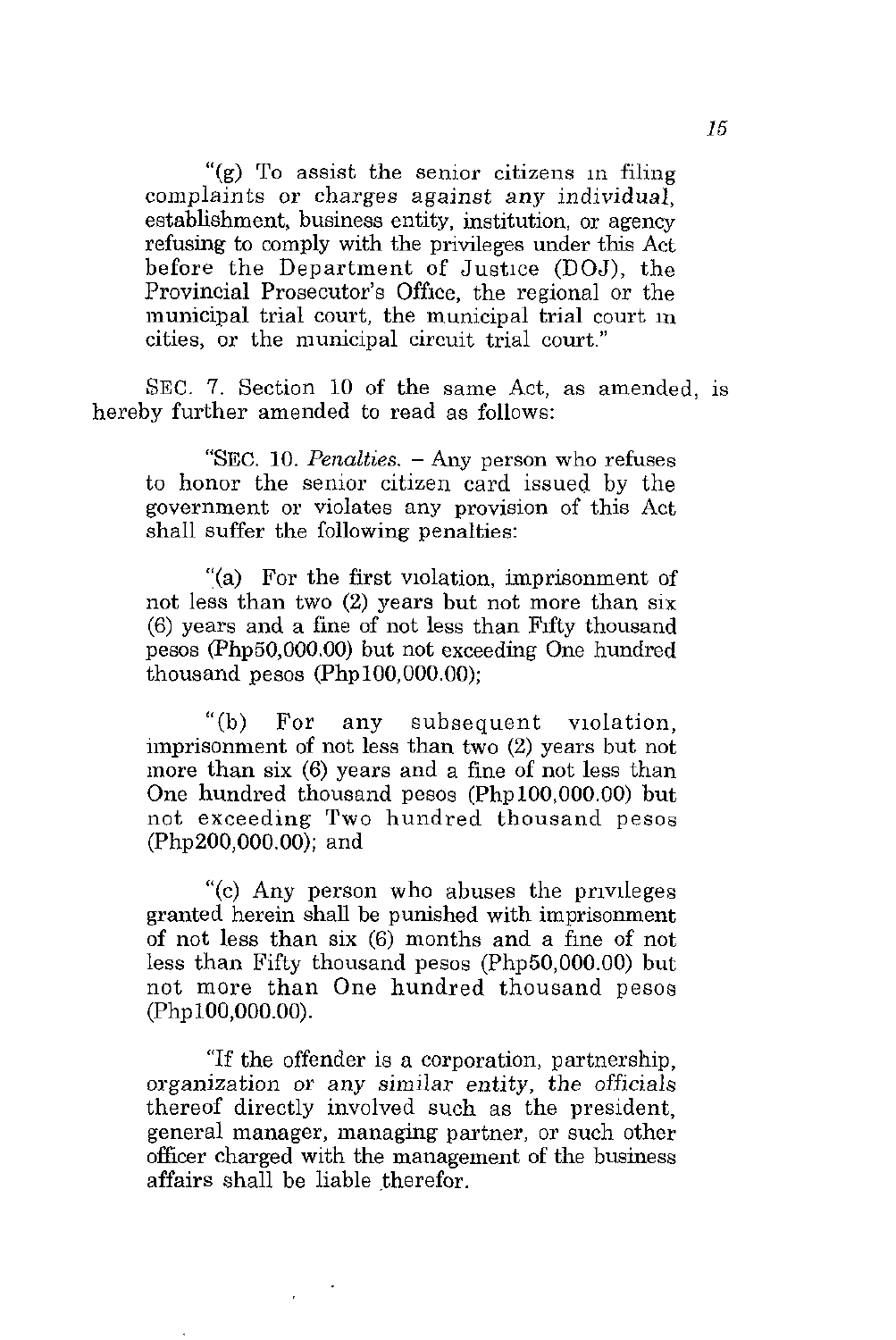"If the offender is an alien or a foreigner, he/she shall be deported immediately after service of sentence.

 $-$ 

"Upon filing of an appropriate complaint, and after due notice and hearing, the proper authorities may also cause the cancellation or revocation of the business permit, permit to operate, franchise and other similar privileges granted to any person, establishment or business entity that fails to abide by the provisions of this Act."

SEC. 8. Section 11 of the same Act, as amended, is hereby further amended to read as follows:

"SEC. 11. *Monitoring and Coordinating Mechanism.* - A National Coordinating and Monitoring Board shall be established which shall be composed of the following:

"(a) Chairperson - the Secretary of the DSWD **or an authorized representative;** 

"(b) Vice Chairperson  $-$  the Secretary of the Department of the Interior and Local Government (DILG) or an authorized' representative; and

"(c) Members:

"(1) the Secretary of the DOJ or an authorized **representative;** 

"(2) the Secretary of the DOH or an authorized **representative;** 

"(3) the Secretary of the DTI or an authorized representative; and

"(4) representatives from five (5) NGOs for . senior citizens which are duly accredited by the DSWD and have services primarily for senior citizens. Representatives of NGOs shall serve a period of three (3) years.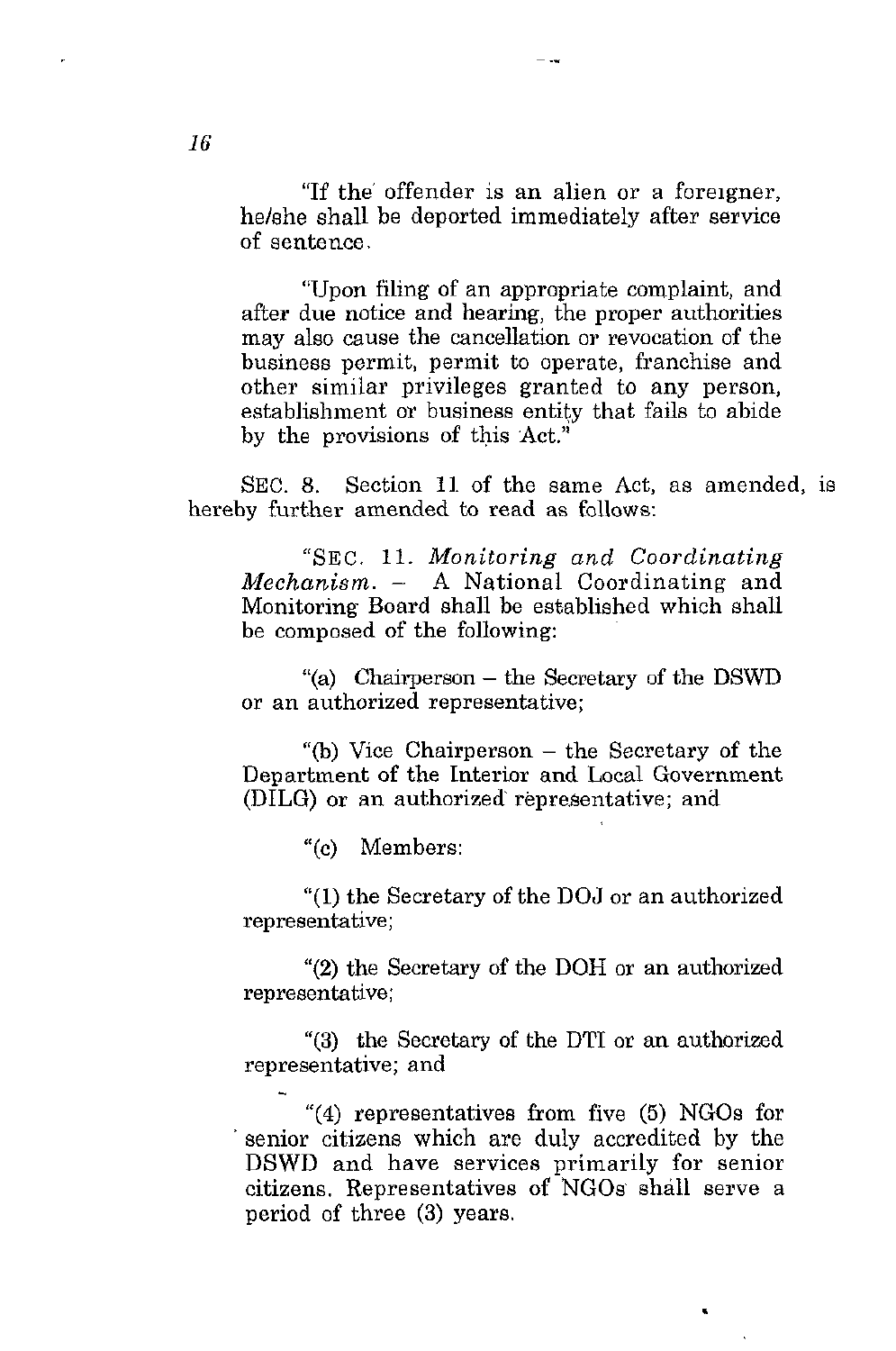"The Board may call on other government agencies, NGOs and POs to serve as resource **persons as the need arises. Resource persons have**  no right to vote in the National Coordinating and Monitoring Board."

÷

SEC. 9. *Implementing Rules and Regulations.* – Within sixty (60) days from the effectivity of this Act, the Secretary of the DSWD shall formulate and adopt amendments to the existing rules and regulations implementing Republic Act No. 7432, as amended by Republic Act No. 9257, to carry out the objectives of this Act, in consultation WIth the Department of Finance, the Department of Tourism, the Housing and Urban Development Coordinating Council (HUDCC), the DOLE, the DOJ, the DILG, the DTI, the DOH, the DOTC, the NEDA, the DepED, the TESDA, the CHED, and five (5) NGOs or POs for the senior citizens duly accredited by the DSWD. The guidelines pursuant to Section  $4(a)(1)$  shall be established by the DOH within sixty (60) days upon the effectivity of this Act.

SEC. 10. *Appropriations.* - The necessary appropriations for the operation and maintenance of the OSCA shall be appropriated and approved by the LGUs concerned. For **national government agencies, the reqUIrements to implement**  the provisions of this Act shall be included in their respective budgets: *Provided,* That the funds to be used for the national health program and for the vaccination of senior citizens m the first year of implementation shall be added to the regular appropriations of the DOH and thereafter, as a line Item under the DOH budget in the subsequent General Appropnations Act (GAA): *Provided, further,* That the monthly social pension for **indigent senior citizens in the first year of implementation**  shall be added to the regular appropriations of the DSWD and thereafter as a Ime item under the DSWD budget m the subsequent GAA.

SEC. 11. *Repealing Clause.* - All laws, executive orders, **rules and regulations or any part thereof inconsistent herewith**  are deemed repealed or modified accordingly.

SEC. 12. *Separability Clause.* - If any part or provision of this Act shall be declared unconstitutional and invalid, such